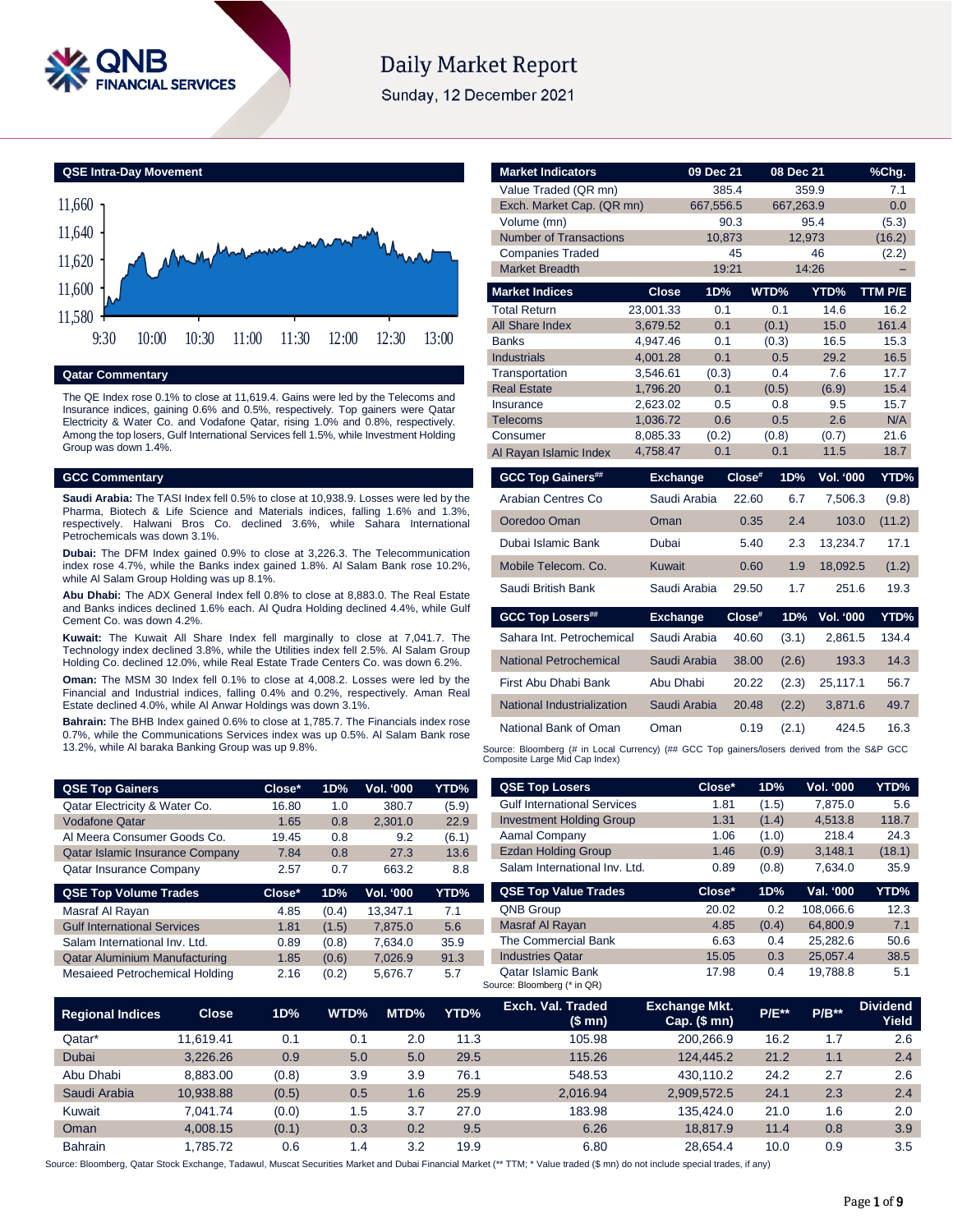#### **Qatar Market Commentary**

- The QE Index rose 0.1% to close at 11,619.4. The Telecoms and Insurance indices led the gains. The index rose on the back of buying support from foreign shareholders despite selling pressure from Qatari, GCC and Arab shareholders.
- Qatar Electricity & Water Co. and Vodafone Qatar were the top gainers, rising 1.0% and 0.8%, respectively. Among the top losers, Gulf International Services fell 1.5%, while Investment Holding Group was down 1.4%.
- Volume of shares traded on Thursday fell by 5.3% to 90.3mn from 95.4mn on Wednesday. Further, as compared to the 30-day moving average of 143.4mn, volume for the day was 37.0% lower. Masraf Al Rayan and Gulf International Services were the most active stocks, contributing 14.8% and 8.7% to the total volume, respectively.

| <b>Overall Activity</b>        | Buy %*   | Sell %*  | Net (QR)       |
|--------------------------------|----------|----------|----------------|
| Qatari Individuals             | 21.91%   | 37.75%   | (61,020,179.4) |
| <b>Qatari Institutions</b>     | 23.67%   | 17.41%   | 24,140,407.3   |
| Qatari                         | 45.59%   | 55.15%   | (36,879,772.0) |
| <b>GCC Individuals</b>         | 0.25%    | 0.48%    | (863, 513.5)   |
| <b>GCC Institutions</b>        | 1.54%    | 1.59%    | (203, 984.9)   |
| <b>GCC</b>                     | 1.79%    | 2.07%    | (1,067,498.3)  |
| Arab Individuals               | 5.50%    | 6.40%    | (3,444,946.3)  |
| <b>Arab Institutions</b>       | $0.00\%$ | $0.00\%$ |                |
| Arab                           | 5.50%    | 6.40%    | (3,444,946.3)  |
| <b>Foreigners Individuals</b>  | 1.99%    | 2.18%    | (751, 322.0)   |
| <b>Foreigners Institutions</b> | 45.14%   | 34.20%   | 42,143,538.8   |
| <b>Foreigners</b>              | 47.12%   | 36.38%   | 41,392,216.7   |

Source: Qatar Stock Exchange (\*as a % of traded value)

# **Global Economic Data**

## **Global Economic Data**

| <b>Date</b> | <b>Market</b> | <b>Source</b>                            | Indicator                           | <b>Period</b> | <b>Actual</b> | <b>Consensus</b>         | <b>Previous</b>   |
|-------------|---------------|------------------------------------------|-------------------------------------|---------------|---------------|--------------------------|-------------------|
| $09-12$     | <b>US</b>     | Department of Labor                      | Initial Jobless Claims              | 04-Dec        | 184k          | 220k                     | 227k              |
| $09-12$     | <b>US</b>     | Department of Labor                      | <b>Continuing Claims</b>            | 27-Nov        | 1992k         | 1910k                    | 1954k             |
| 09-12       | US            | U.S. Census Bureau                       | Wholesale Inventories MoM           | Oct           | 2.30%         | 2.20%                    | 2.20%             |
| 09-12       | <b>US</b>     | U.S. Census Bureau                       | <b>Wholesale Trade Sales MoM</b>    | Oct           | 2.20%         | 1.00%                    | 1.70%             |
| $10 - 12$   | US            | <b>Bureau of Labor Statistics</b>        | <b>CPI MoM</b>                      | Nov           | 0.80%         | 0.70%                    | 0.90%             |
| $10 - 12$   | <b>US</b>     | <b>Bureau of Labor Statistics</b>        | CPI Ex Food and Energy MoM          | <b>Nov</b>    | 0.50%         | 0.50%                    | 0.60%             |
| $10 - 12$   | <b>US</b>     | <b>Bureau of Labor Statistics</b>        | CPI YoY                             | Nov           | 6.80%         | 6.80%                    | 6.20%             |
| $10 - 12$   | <b>US</b>     | <b>Bureau of Labor Statistics</b>        | CPI Ex Food and Energy YoY          | <b>Nov</b>    | 4.90%         | 4.90%                    | 4.60%             |
| $10 - 12$   | US            | <b>Bureau of Labor Statistics</b>        | <b>CPI Index NSA</b>                | Nov           | 277.948       | 278.111                  | 276.589           |
| $10 - 12$   | <b>US</b>     | <b>Bureau of Labor Statistics</b>        | <b>CPI Core Index SA</b>            | <b>Nov</b>    | 283.201       | 283.453                  | 281.695           |
| $10 - 12$   | UK            | <b>UK Office for National Statistics</b> | Monthly GDP (MoM)                   | Oct           | 0.10%         | 0.40%                    | 0.60%             |
| $10 - 12$   | <b>UK</b>     | <b>UK Office for National Statistics</b> | Monthly GDP (3M/3M)                 | Oct           | 0.90%         | 1.00%                    | 1.30%             |
| $10 - 12$   | <b>UK</b>     | <b>UK Office for National Statistics</b> | <b>Industrial Production MoM</b>    | Oct           | $-0.60%$      | 0.10%                    | $-0.40%$          |
| $10 - 12$   | <b>UK</b>     | <b>UK Office for National Statistics</b> | <b>Industrial Production YoY</b>    | Oct           | 1.40%         | 2.20%                    | 2.90%             |
| $10 - 12$   | <b>UK</b>     | <b>UK Office for National Statistics</b> | <b>Manufacturing Production MoM</b> | Oct           | 0.00%         | 0.20%                    | $-0.10%$          |
| $10 - 12$   | <b>UK</b>     | <b>UK Office for National Statistics</b> | <b>Manufacturing Production YoY</b> | Oct           | 1.30%         | 1.60%                    | 2.80%             |
| $10 - 12$   | <b>UK</b>     | <b>UK Office for National Statistics</b> | <b>Construction Output MoM</b>      | Oct           | $-1.80%$      | 0.20%                    | 1.30%             |
| $10 - 12$   | <b>UK</b>     | <b>UK Office for National Statistics</b> | <b>Construction Output YoY</b>      | Oct           | 3.30%         | 5.40%                    | 7.20%             |
| $09-12$     | Germany       | <b>German Federal Statistical Office</b> | <b>Trade Balance</b>                | Oct           | 12.8b         | 14.3 <sub>b</sub>        | 16.2 <sub>b</sub> |
| 09-12       | Germany       | Deutsche Bundesbank                      | <b>Exports SA MoM</b>               | Oct           | 4.10%         | 0.80%                    | $-0.70%$          |
| $09-12$     | Germany       | Deutsche Bundesbank                      | Imports SA MoM                      | Oct           | 5.00%         | 0.40%                    | 0.10%             |
| $10 - 12$   | Germany       | <b>German Federal Statistical Office</b> | <b>CPI MoM</b>                      | <b>Nov</b>    | $-0.20%$      | $-0.20%$                 | $-0.20%$          |
| $10 - 12$   | Germany       | <b>German Federal Statistical Office</b> | CPI YoY                             | Nov           | 5.20%         | 5.20%                    | 5.20%             |
| $09-12$     | Japan         | <b>Bank of Japan</b>                     | Money Stock M2 YoY                  | Nov           | 4.00%         | 4.10%                    | 4.20%             |
| $09-12$     | Japan         | Bank of Japan                            | Money Stock M3 YoY                  | Nov           | 3.60%         | 3.70%                    | 3.70%             |
| $10 - 12$   | Japan         | <b>Bank of Japan</b>                     | PPI YoY                             | <b>Nov</b>    | 9.00%         | 8.50%                    | 8.30%             |
| $10 - 12$   | Japan         | Bank of Japan                            | <b>PPI MoM</b>                      | Nov           | 0.60%         | 0.40%                    | 1.40%             |
| $09-12$     | China         | <b>National Bureau of Statistics</b>     | <b>CPI YoY</b>                      | <b>Nov</b>    | 2.30%         | 2.50%                    | 1.50%             |
| $09-12$     | China         | <b>National Bureau of Statistics</b>     | PPI YoY                             | Nov           | 12.90%        | 12.10%                   | 13.50%            |
| $09-12$     | China         | The People's Bank of China               | Money Supply M0 YoY                 | <b>Nov</b>    | 7.20%         | $\overline{\phantom{a}}$ | 6.20%             |
| $09-12$     | China         | The People's Bank of China               | Money Supply M1 YoY                 | Nov           | 3.00%         | 2.50%                    | 2.80%             |
| $09-12$     | China         | The People's Bank of China               | Money Supply M2 YoY                 | <b>Nov</b>    | 8.50%         | 8.70%                    | 8.70%             |
| $10 - 12$   | India         | India Central Statistical Organisation   | <b>Industrial Production YoY</b>    | Oct           | 3.20%         | 3.70%                    | 3.30%             |

Source: Bloomberg (s.a. = seasonally adjusted; n.s.a. = non-seasonally adjusted; w.d.a. = working day adjusted)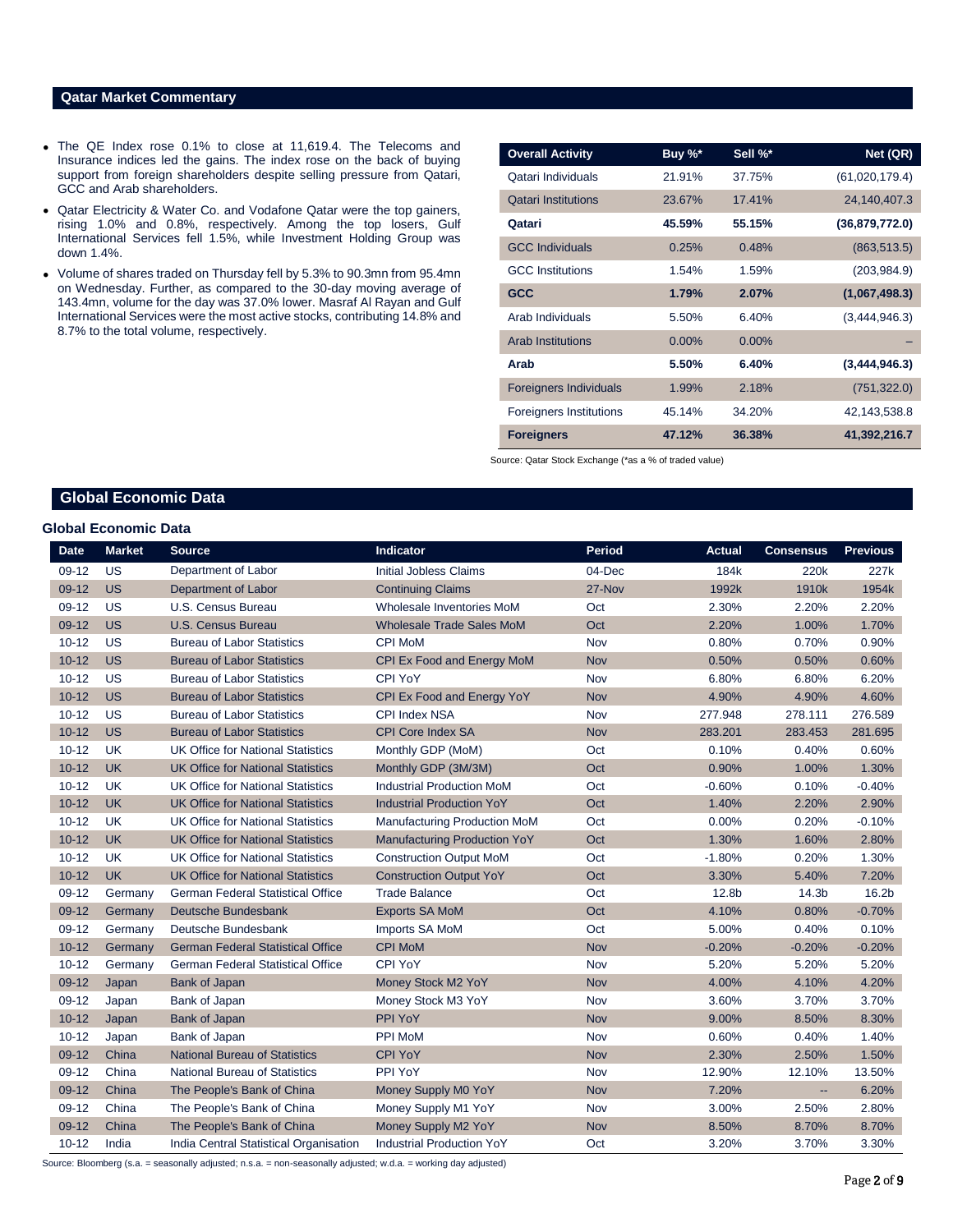### **Qatar**

- **QNB Group launches special-edition Visa prepaid cards to celebrate Qatar2022 –** QNB, the largest financial institution in the Middle East and Africa, and the Official Middle East and Africa Supporter of the FIFA World Cup 2022™ has launched the exclusive special edition Visa prepaid card with a unique design to celebrate the upcoming FIFA World Cup 2022™. The QNB Visa prepaid card, available to residents of the State of Qatar, can be used in-store in Qatar and around the world where Visa is accepted. Transactions using this special card include contactless payments as well as eCommerce purchases. The QNB Visa prepaid card features 3D Secure authentication protocol and chip & PIN encryption technology. Cardholders can enable transaction notifications and check balances electronically to monitor and control their everyday spending. Additionally, one of the top features of the card is that it is safer and more convenient than carrying cash without the need to worry about interest payments. It is not linked to a salary account and can be used only up to the loaded amount, providing a very secure way of payment wherever the customer is. Cards can be easily reloaded through QNB Internet or Mobile Banking or directly at the branch and ATMs. Added benefits include 24/7 balance inquiry accessibility with around the clock customer call center support and card fraud monitoring. (QNB Press Release)
- **Thrust on key sectors in Qatar's 2022 budget –** Qatar's budget for 2022 places adequate focus on three key sectors – infrastructure, education and health, which will see the development and expansion of civic amenities, educational institutions, hospitals and other healthcare facilities. QR74bn has been allocated for major projects out of the total expenditures of the general budget for 2022, as the state continues to complete public projects in accordance with pre-prepared plans and strategies. Infrastructure projects, the development of citizens' lands, and public services development projects, including health and education, are given spending priority. Nearly QR38bn (18.5% of the total budget) has been earmarked for these two sectors with health getting QR20bn and education QR17.8bn. The budget approved by His Highness the Amir Sheikh Tamim bin Hamad al-Thani takes effect on January 1, 2022. Qatar's budget for 2022 has estimated expenditure at QR204.3bn, while total revenue will be QR196bn, up 22.4% on 2021. The "expected deficit" has been estimated at QR8.3bn. The next year's budget has been based on an average oil price of \$55 per barrel, up from \$40 in 2021. The oil revenue for 2022 has been estimated at QR154bn up 26.6% on the previous year. (Gulf-Times.com)
- **Moody's: Qatar banks' standalone creditworthiness remains strong –** Standalone creditworthiness remains strong for Qatar's banks, Moody's Investor Service said and noted that government willingness and capacity to support banks in a crisis boost their long-term credit ratings. Economic recovery and higher oil prices are building investor confidence in the region, Moody's said in its latest 'Banks — Gulf Cooperation Council: 2022 Outlook'. GCC banks' strong capital and liquidity shield against rising nonperforming loans as loan repayment holidays and other pandemic support schemes expire. "The outlook for GCC banks is stable as the region's economies recover," it said. Capital will remain strong, providing a solid loss-absorbing buffer, Moody's said and noted high levels of loss-absorbing capital are a key credit strength of GCC banks. The shock from the pandemic made little impact on GCC banks' strong capital buffers. Most banks remained profitable despite higher loan-loss provisioning. Responsible actions by banks and regulatory controls limited dividend payouts during the pandemic and so helped keep capital

buffers steady. Capital requirements set by GCC bank regulators are higher than guidance provided under Basel III global capital standards. This is to counter risks posed by large concentrations of loans to single borrowers and to a limited number of sectors. Loan concentrations reflect a lack of diversification in GCC economies and the control of certain large family-owned conglomerates on business activity. Banks are increasingly issuing cheaper Basel III-compliant Additional Tier 1 capital instruments (particularly in the UAE and Qatar) and Tier 2 capital instruments (predominantly in Saudi Arabia). These provide an additional cushion of regulatory capital, Moody's said. Ample provisions provide an extra buffer against credit losses, Moody's said and noted provisioning coverage is highest in Kuwait, Qatar and Saudi Arabia, lowest in Bahrain. Overall loan-loss reserves (including Stage 1, 2 and 3 IFRS 9 expected credit losses) for GCC banking systems remain healthy and cover more than 100% of problem loans on average, the outlook said. (Gulf-Times.com)

- **QatarEnergy expands presence offshore Cyprus with new exploration block –** A consortium comprising affiliates of QatarEnergy and ExxonMobil signed an exploration and production sharing contract (EPSC) with the Republic of Cyprus for the offshore Block 5 located southwest of the island. This is QatarEnergy's second exploration block in the Republic of Cyprus, in addition to Block 10, which was awarded to the same consortium in 2017 and resulted in the 'Glaucus' gas discovery announced in February 2019 with estimated in-place resources of 5tn to 8tn cubic feet of gas. Further assessments are planned over the coming months to further refine this estimate. Under the EPSC terms, QatarEnergy will hold a 40% working interest in Block 5, while ExxonMobil will be the operator and will hold a 60% working interest. Commenting on the signing, HE the Minister of State for Energy Affairs Saad bin Sherida Al-Kaabi, who is also president and CEO of QatarEnergy, said: "We are pleased with the signing of this EPSC, which expands our footprint in Cyprus. As confirmed by our discovery in Block 10, this region is promising and has very good potential for hydrocarbon exploration. "We look forward to continuing to collaborate with the government of Cyprus and with our long-term strategic partner ExxonMobil to contribute to the exploration of natural resources in the Republic of Cyprus, and bring a significant addition to our growing international portfolio." Block 5 covers an area of 4,500 square kilometers in water depths of up to 2,500 meters, and is adjacent to Block 10. (Gulf-Times.com)
- **QFLS board of directors holds meeting –** Qatar Fuel Company (QFLS, Woqod)'s board of directors chaired by Ahmed Saif Al-Sulaiti held a meeting in Doha. The board reviewed routine matters related to the Woqod Group activities, business operations, safety report and some other matters not related to financial matters, the company said in a statement yesterday. Woqod has exclusive concession in Qatar to distribute, sell, transport and market refined petroleum products and gas within the country, including airports and seaports. (Gulf-Times.com)
- **ORDS partners with Zscaler to offer zero trust-based managed security service –** Ooredoo Qatar (ORDS)has enhanced its managed security offering with the addition of the Zscaler Zero Trust Exchange to its portfolio. The new partnership allows Ooredoo customers to be supported in their transformation strategies to create secure cloud-only environments as the basis for delivering secure and user-friendly access to all business applications. With the Zscaler Enforcement Node being hosted by Ooredoo, all data traffic will be managed in line with local data residency regulations. The Zscaler Zero Trust Exchange cloud platform has been built for the needs of cloud-based businesses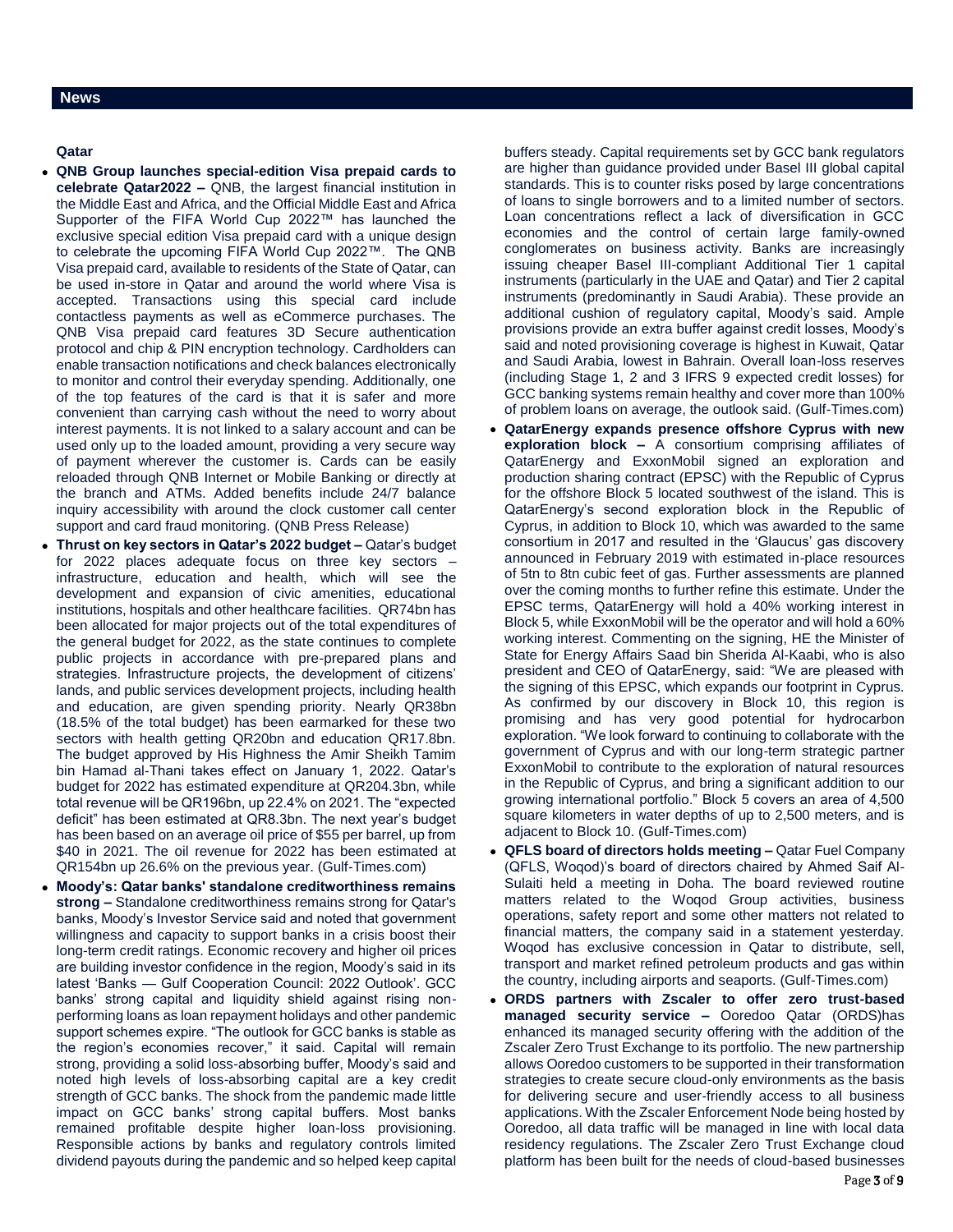that operate in multi-cloud environments and rely on a fast and secure user experience for their employees. The multi-tenant cloud architecture delivers best-in-class security, scalability, and performance for modern 'work from anywhere' organizations. Featuring a proxy-based architecture for a full inspection of encrypted traffic in the Zscaler cloud, the zero trust concept brings security and policies right up to date and makes appliance-based security obsolete. Ooredoo customers can replace their traditional gateways with the help of this managed security offering and transform their network and security infrastructures in a modern, cloudbased way. (Gulf-Times.com)

- **QIBK ranks 3rd in Forbes Middle East top '30 Most Valuable Companies in Qatar' –** Qatar Islamic Bank (QIBK) was ranked third place in the Forbes Middle East's '30 Most Valuable Companies in Qatar', making it the largest in the private sector, at the Forbes Digital Qatar Symposium and Awards 2021. Recognizing the biggest companies in Qatar, Forbes Middle East acknowledged top companies in the country based on their market capitalization. With a market value of \$11.9bn and a market share of over 40% in the country's Islamic banking sector, QIBK emerged as third place as the 'Most Valuable Company in Qatar'. (Gulf-Times.com)
- **GWCS awarded at inaugural 'Forbes Digital Qatar Symposium & Awards 2021' –** Qatar's leading logistics provider Gulf Warehousing (GWCS) has been awarded at the inaugural 'Forbes Digital Qatar Symposium & Awards 2021', which was aimed at honoring the digital transformation journey of the public and private sector. The award was received by GWCS's Chief Financial Officer Hicham Nedjari on behalf of the company, which is among the top listed companies in Qatar and has achieved many milestones in developing the nation's logistics infrastructure and providing fully integrated supply chain solutions. The award comes at a time when we are witnessing a massive overhaul of the services provided and a fast-paced progression of Qatar to being a smart city, in the lead up to the FIFA World Cup Qatar 2022. (Gulf-Times.com)
- **Qatar sets Land Crude Official price at \$3.80 per barrel premium for January –** Qatar Energy set the official selling price of Qatar Land crude at \$3.80/barrel premium to Oman-Dubai average for January 2022, according to a statement on the company's website. That's up \$1.25/bbl from \$2.55/bbl premium for December Qatar Marine OSP differential set at \$3.05/bbl premium to Oman-Dubai for January vs \$2.20/bbl for December. (Bloomberg)
- **Qatar Chamber calls for increased Arab exports to France –** Qatar Chamber Chairman Sheikh Khalifa bin Jassim Al-Thani has called for an increase in Arab exports to France during the board meeting of the Arab-French Chamber of Commerce held recently in Paris, France. The meeting reviewed the activities and events, which will be held in 2022, and the means to enhance cooperation relations between France and Arab countries in the fields of trade and investment. Shiekh Khalifa emphasized the growing relations between Arab countries and France, noting that Qatar Chamber works closely with Arab members in the Arab-French Chamber of Commerce to unify the stance towards various economic and commercial issues that would promote the growth of Arab exports to France. (Reuters)
- **Gas has vital role to play in the energy transition –** Natural gas has a very important role to play in the energy transition as it is one of the global enablers for reducing emissions quickly, costeffectively and steadfastly by replacing carbon-intensive fuels as well as backing up intermittent renewables. The success of the energy transition rests on the use of technologies, the possible pathways for 2022 and how to accelerate the shift to a sustainable trajectory, discussed experts during a virtual event. The virtual event was hosted by Al-Attiyah Foundation in association with

Refinitiv entitled 'The 2022 Global Energy Landscape: Will the Crises Continue?'. (Peninsula Qatar)

- **Realty deals worth QR6.5bn inked in 3Q –** Qatar's real estate sector witnessed deals worth QR6.5bn in the third quarter of this year, driven by strong demand and pick-up in economic activity. The real estate market remained abuzz with deal making activities as total 1196 transactions were recorded during the third quarter of 2021, according to Ministry of Justice data. The real estate market has remained firm during third quarter of this year which is visible from monthly trend. In September, real estate deals worth QR3bn were signed while in August deals worth QR1.74bn were signed. Properties worth QR1.76bn were sold during July according to the Ministry of Justice data. In terms of the geographical spread of the deals, Doha Municipality emerged on the top among the municipalities across the country, while Al Rayyan municipality came second in the ranking. (Peninsula Qatar)
- **PSA: Building permits issued by municipalities rise 17% in November –** The Planning and Statistics Authority (PSA) said that the building permits and building completion certificates issued by all municipalities in November reached 802, a 17% increase, compared to 685 permits in October. In a statement, PSA pointed out, "In a quick review of the data on building permits issued during the month of November 2021, according to their geographical distribution, municipality of Al Rayyan comes at the top of the municipalities where the number of building permits issued were 206 permits, i.e. 26% of the total issued permits, while municipality of Al Da'ayen came in second place with 171 permits, i.e. 21%, followed by Al Wakrah municipality with 151 permits, i.e.19%, then municipality of Al Doha with 131 permits, i.e.16%. The rest of the municipalities were as follows: Umm Salal 79 permits (10%), Al Khor 33 permits (4%), Al Sheehaniya 16 permits (2%), and finally Al Shammal 15 permits (2%)." (Qatar Tribune)
- **Qatar, Saudi to develop joint positions on security and stability –** Amir HH Sheikh Tamim bin Hamad Al Thani and Crown Prince of Kingdom of Saudi Arabia H R H Mohammed bin Salman bin Abdulaziz Al Saud held talks in which they reviewed regional and international issues of mutual interest, said a joint statement issued yesterday. Both leaders also discussed the opportunities available for the two countries in the political, military, security, economic, commercial, investment, industrial, cultural, sports, environ-mental, energy, and infra-structure fields. The joint statement said that based on solid historical relations, close fraternal bonds, ties of kinship and a common destiny that unite the State of Qatar and the Kingdom of Saudi Arabia, and based on the directives of the Custodian of the Two Holy Mosques King Salman bin Abdulaziz Al Saud, Crown Prince, Deputy Prime Minister and Minister of Defence of the sisterly Kingdom of Saudi Arabia H R H Prince Mohammed bin Salman bin Abdulaziz Al Saud paid a visit to Doha on December 8-9. (Peninsula Qatar)
- **Qatar Airways boosts growing network with increased flight frequencies to 18 destinations during holiday season –** Qatar Airways is set to further boost its growing network with increased flight frequencies to some 18 popular destinations across the globe to meet travel demand during the peak winter holiday season. This increase is part of the airline's ongoing efforts to provide greater choice and seamless connectivity to passengers as they discover the world, via the airline's home and hub Hamad International Airport (HIA). This includes Qatar Airways' inaugural services to Odesa, Ukraine, which was launched with three weekly flights from yesterday, and Tashkent, Uzbekistan, with two weekly flights from January 17, 2022. The airline also recently launched direct flights to Almaty, Kazakhstan. (Gulf-Times.com)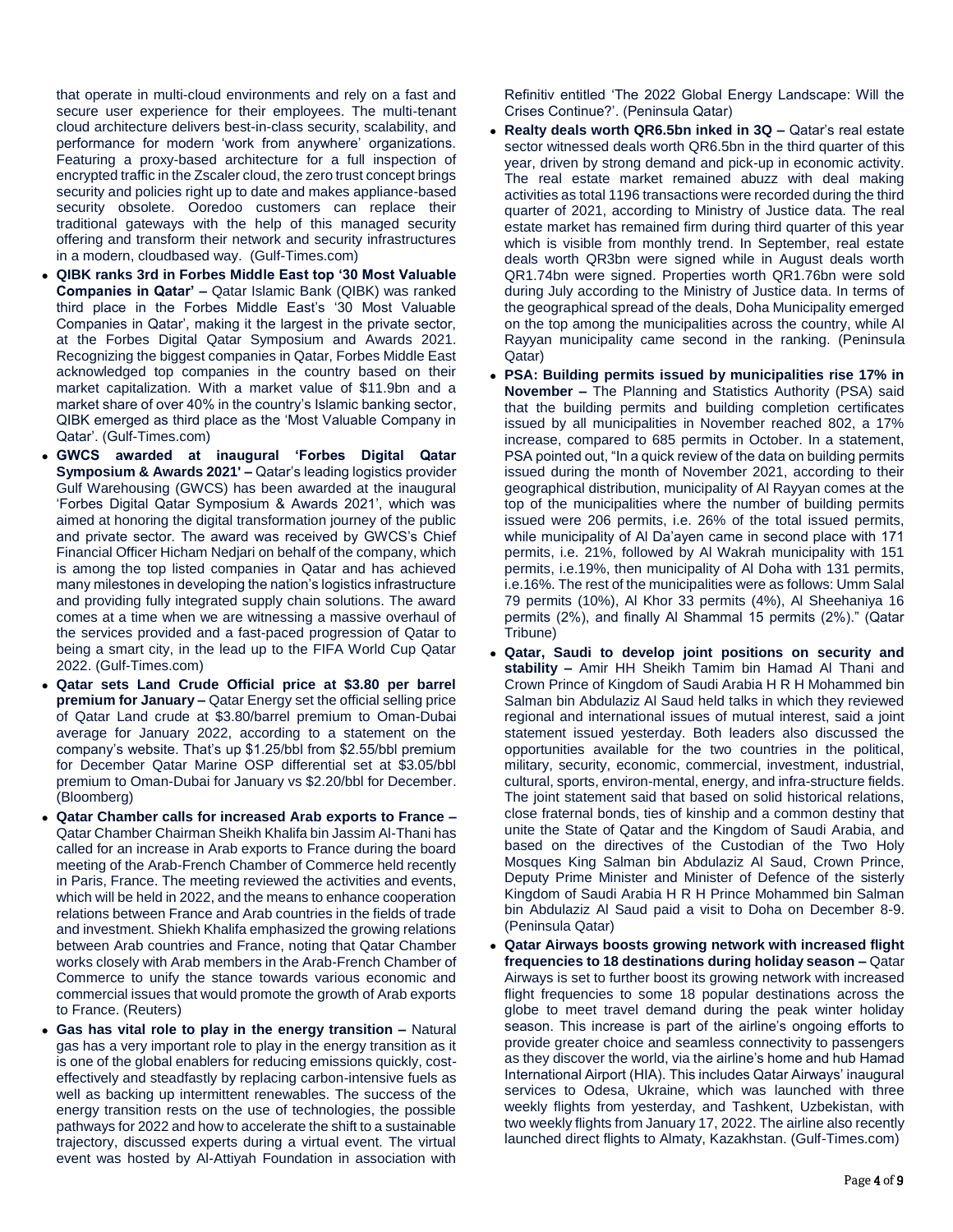**Qatar National Day activities to focus on culture, environment –** The Organizing Committee has announced the launch of Qatar National Day activities for this year, which will be held at various locations across the country in a new form and style. The celebrations, to be held under the slogan 'Ancestral Meadows: A Matter of Trust', will reflect the importance and value of this major national occasion, and will be up to the expectations of the country's inhabitants, the committee said in a statement. These events coincide with Qatar's hosting of the FIFA Arab Cup 2021 and the global spotlight that is being shed on the country, as the countdown to the FIFA World Cup Qatar 2022 continues. (Gulf-Times.com)

#### **International**

- **EIA report: US LNG export capacity will be world's largest by 2022 –** US liquefied natural gas export capacity will become the world's largest by the end of 2022 as new and expanded Gulf Coast facilities come online, the federal Energy Information Administration (EIA) said this month. (Bloomberg)
- **US budget gap rises from a year earlier in November –** The US government on Friday posted a \$191bn budget deficit for November, 32% higher than the \$145bn shortfall a year earlier as pandemic-related spending drove record outlays for the month and outstripped a sharp rise in personal income tax receipts on the back of the rebounding economy. The November deficit was \$4bn below the median estimate among economists polled by Reuters of \$195bn. Receipts for the second month of the federal government's fiscal year totaled \$281bn, up 28% and a record for the month of November, the Treasury Department said. Individual tax receipts rose 27% to \$244bn. A Treasury official said the increase stems largely from the improvement in the economy and people continuing to return to work after last year's widespread shutdowns from the COVID-19 pandemic, which triggered a short but sharp recession. Spending also was a record for the month of November, with total outlays of \$473bn, up 30% from November 2020's \$365bn. Spending increases for the Health and Human Services and Treasury departments largely arising from pandemic programs drove most of the increase. For the fiscal year 2022 to date the deficit totaled \$356bn, a decrease of 17% from the first two months of fiscal 2021, which is being fueled by record YTD increases in government revenue. (Reuters)
- **US inflation sizzles as consumer prices post biggest annual gain since 1982 –** US consumer prices rose solidly in November as Americans paid more for food and a range goods, leading to the largest annual gain since 1982, posing a political nightmare for President Joe Biden's administration and cementing expectations for the Federal Reserve to start raising interest rates next year. The report from the Labor Department on Friday, which followed on the heels of a slew of data this month showing a rapidly tightening labor market, makes it likely the US central bank will announce that it is speeding up the wind-down of its massive bond purchases at its policy meeting next week. With supply bottlenecks showing little sign of easing and companies raising wages as they compete for scarce workers, high inflation could persist well into 2022. The increased cost of living, the result of shortages caused by the relentless COVID-19 pandemic, is hurting Biden's approval rating. The White House and the Fed have characterized high inflation this year as transitory. "There's not much room to explain away this inflation from pandemic or reopening anomalies," said Will Compernolle, a senior economist at FHN Financial in New York. "Inflation is a tax, gas and food are among the most regressive aspects of it. Lower-income Americans spend disproportionately on both." The consumer price index increased 0.8% last month after surging 0.9% in October. The broad-based rise was led by gasoline prices, which increased 6.1%, matching October's gain. With crude oil prices declining recently, gasoline prices have likely peaked for now.

Food prices rose 0.7%. The cost of food at home increased 0.8%, driven by a jump in the price of fruits and vegetables, meat, and cereals and bakery products. The price of food consumed at home gained 6.4% over the past 12 months, the most since December 2008. Dining out was also more expensive last month. In the 12 months through November, the CPI accelerated 6.8%. That was the biggest year-on-year rise since June 1982 and followed a 6.2% advance in October. Economists polled by Reuters had forecast the CPI would climb 0.7% and rise 6.8% on a year-on-year basis. Rising inflation is eroding wage gains. Inflation-adjusted average weekly earnings fell 1.9% on a YoY basis in November. Biden acknowledged the increased burden on household budgets from the high inflation, while trying to reassure Americans that the country was pushing ahead with efforts to ease supply bottlenecks. (Reuters)

- **US household wealth increase in Q3 smallest of pandemic era, Fed says –** US household wealth rose to a record \$144.7tn at the end of the third quarter, a report from the Federal Reserve showed on Thursday, though the \$2.4tn gain over the period was the smallest since the rebound from the coronavirus pandemic began. Real estate values added around \$1.4tn to overall wealth, according to the US central bank's latest quarterly report on household, business and government financial accounts. The value of equities held by households and nonprofits fell by \$300bn. The slower growth in US household wealth suggests the boost from an unprecedented period of easy monetary policy and a fiscal firehose of aid initiated by former President Donald Trump and extended under resident Joe Biden has begun to wane. During the third quarter, fiscal supports including pandemic unemployment benefits and mortgage forbearance expired, and a surge in COVID-19 infections peaked and then receded. The Fed's quarterly report reflects the reduction in new government aid, with federal government debt dropping at an annualized rate of 1.3%, the first decline in the pandemic era. Still, the imprint of government aid is large: compared with the first quarter of 2020, US household wealth is up nearly 31%, a much bigger and quicker gain than after the 2007-2009 recession. The report does not reflect the breakdown of gains by income, but a large part was driven by rising home values and the stock market, benefiting households with such assets rather than those at the bottom of the income spectrum. The amount held in household savings deposits rose to \$10.7tn in the third quarter from \$10.6tn at the end of the second quarter. Balances in checking accounts increased to \$3.71tn from \$3.67tn in the second quarter, the report showed. Household debt grew at an annualized rate of 6.2% in the third quarter, compared to 7.8% in the second quarter. Non-financial business debt accelerated to an annualized rate of 3.9%, from 1.8% in the second quarter. (Reuters)
- **UK economy almost flatlined in October, adding to rate hike doubts –** Britain's economy barely grew in October, even before the emergence of the Omicron coronavirus variant, further denting expectations that the Bank of England (BoE) will raise interest rates next week for the first time since the pandemic struck. GDP edged up by just 0.1%, slowing sharply from September's 0.6% growth and much weaker than a forecast of 0.4% in a Reuters poll of economists. The world's fifth-biggest economy remained 0.5% smaller than it was just before Britain was first hit by COVID-19 in early 2020, the Office for National Statistics said. "We've always acknowledged there could be bumps on our road to recovery," finance minister Rishi Sunak said, adding that Britain's economic support measures and vaccine program would keep the recovery on track. Over the three months to October, the economy grew by 0.9%, its slowest since a lockdown in early 2021, the ONS said. "Hopes that either the health or economic pain of this crisis would be all over by Christmas have been dashed," said James Smith, research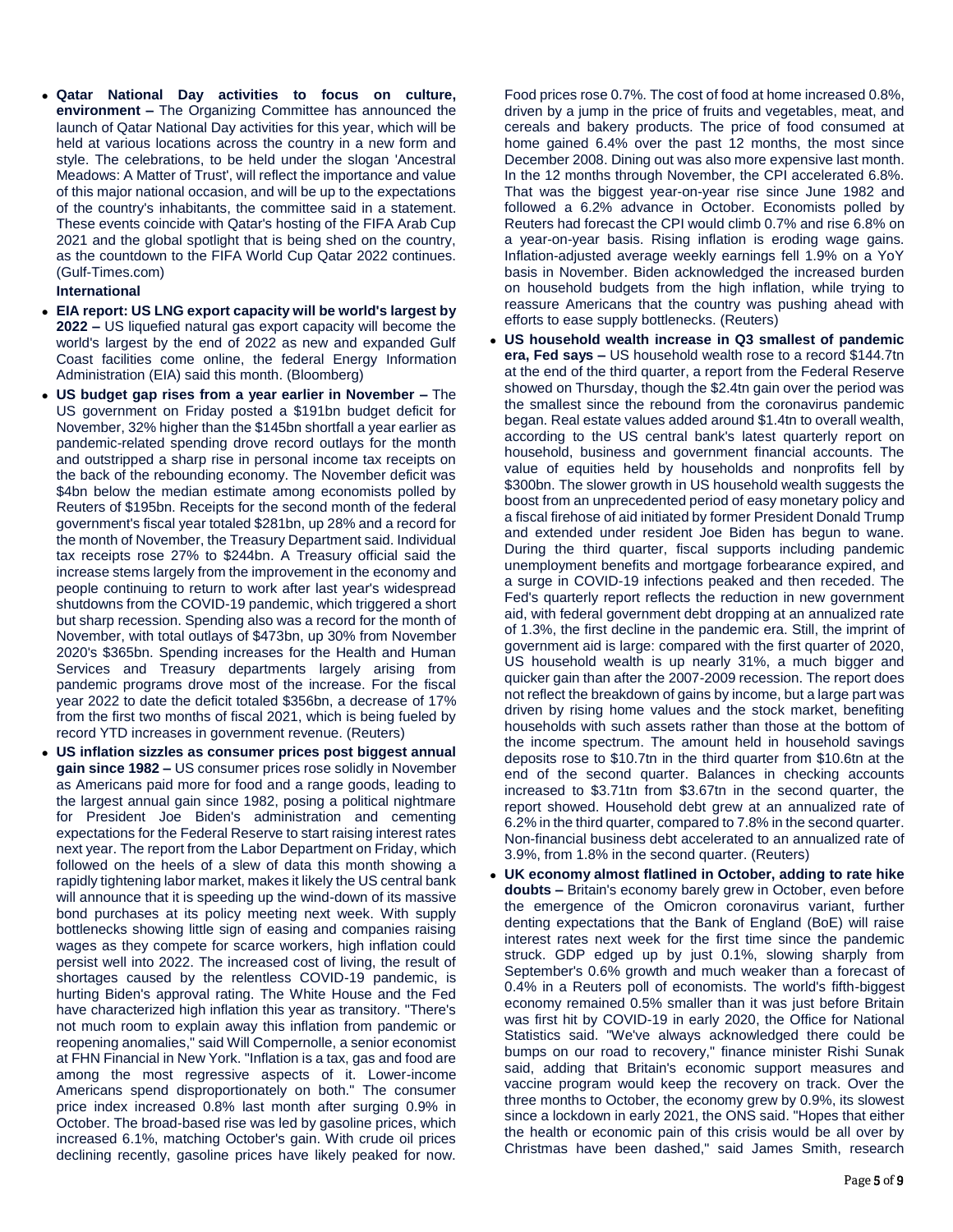director at the Resolution Foundation think-tank. "The possibility that restrictions will need to be tightened, combined with high inflation and rising energy bills, means government should prepare for fresh targeted economic support that may be necessary in the months ahead." Sandra Horsfield at Investec sounded less concerned, saying the weakness was mostly caused by global supply chain problems rather than a slump in demand. "We would not regard it as a worrying signal for the outlook," she said. (Reuters)

- **Eurozone debt yields dive back towards more than 3-month lows on dovish ECB –** Eurozone government bond yields fell back towards recent 3-1/2 month lows on Thursday as news the European Central Bank is widely considering a temporary increase to its bond purchase plan at a policy meeting next week was seen as a dovish step. The ECB's move is in the opposite direction to the steps taken by the US Federal Reserve, which is expected to step up the pace of withdrawing policy stimulus at a meeting next week against the backdrop of surging inflation. European Central Bank policymakers are homing in on a temporary increase in the regular bond purchase scheme that would still significantly reduce overall debt buying once a much larger pandemic-fighting scheme ends in March, sources told Reuters. At the other end, the Fed is widely expected to start raising interest rates by the third quarter of next year, earlier than expected a month ago, according to economists in a Reuters poll who mostly said the risk was that a hike comes even sooner. "The bond market is in a wait-and-see mode ahead of next week's central banks' meetings," Massimiliano Maxia, senior fixed income specialist at Allianz Global Investors, said. "I think yields will remain in the current trading range before tomorrow's US inflation data, which might give further indications about next Fed moves," he added. Germany's 10-year government bond yield fell 4 basis points (bps) to -0.357% . It briefly hit an end-August low of minus 0.41% on Wednesday. Spreads between 10-year US Treasury debt and equivalent German bonds widened to 183 bps from 173 bps a week ago. Investors were shifting their focus to US inflation data due on Friday and next week's central bank policy meetings. Inflation-adjusted 10-year US debt yield was at a 40-year low. "Markets will take central bankers' guidance and are now left to interpret it against the backdrop of developing Omicron news flow," ING analysts said. Italy's 10-year government bond yield fell 4.5 basis points to 0.991%, after jumping about 10 bps on Wednesday. (Reuters)
- **China vehicle sales fall for seventh month in prolonged chip shortage –** China's auto sales dropped 9.1% in November from a year earlier, industry data showed on Friday, marking their seventh consecutive monthly fall as a prolonged global shortage of semiconductors disrupts production. Overall sales in the world's biggest car market stood at 2.52mn vehicles in November, data from the China Association of Automobile Manufacturers (CAAM) showed. Sales of new energy vehicles, which include battery-powered electric vehicles, plug-in petrol-electric hybrids and hydrogen fuel-cell vehicles, maintained strong momentum, growing 121% to 450,000 units in November backed by a government drive to cut pollution. "Consumer acceptance of new energy vehicles continues to rise," CAAM spokesperson Chen Shihua said. "The market has shifted from policy-motivated to demand-driven." US electric vehicle maker Tesla Inc (TSLA.O) sold 52,859 China-made vehicles in November, including 21,127 for export, the China Passenger Car Association (CPCA) said on Wednesday. Chinese EV maker Nio Inc sold a record 10,878 cars last month and Xpeng Inc delivered 15,613 vehicles. Volkswagen AG said it sold over 14,000 ID series EVs in China in November. Overall November sales beat CAAM's expectations, Chen said, pointing to the impact of falling raw materials prices and an easing of power shortages that had halted output at many factories in

prior months. He said the semiconductor shortage, however, would continue to pressure the auto industry in December, although auto demand would be steady as the economy improves. (Reuters)

 **Brazil Treasury secretary sees solid fiscal anchor entering volatile election year –** With modified spending limits for Brazil's government now set in its constitution, a new Treasury secretary told Reuters he sees recent calm in financial markets as a vote of confidence in fiscal discipline despite a volatile election year ahead. "The fiscal anchor is the same. It hasn't changed. It's the spending ceiling," said Special Treasury and Budget Secretary Esteves Colnago on Thursday in his first interview in the role. As he took the reins less than two months ago, the outlook was far from settled. Four senior Treasury officials including his predecessor had quit in protest over the new budget rules, and some speculated that Economy Minister Paulo Guedes was next. Brazil's currency and stock market plunged on the prospect of a public spending spree ahead of the 2022 election. But Guedes vowed to stay on and swiftly appointed Colnago, a former planning minister and central bank analyst, to the key Treasury post. Both assured markets the government made a one-time change to budget rules without opening precedent for more. "When signs emerged that the constitutional amendment was about to be passed, markets calmed down," he said. On Wednesday, Congress approved the new constitutional budget cap, allowing 62bn Reais (\$11bn) of additional spending next year. New rules for court-ordered debts would make room for another 44bn Reais. The government is ramping up welfare spending promised by President Jair Bolsonaro ahead of next year's presidential race. Colnago said policy debates surrounding the October election are likely to stir fresh volatility in markets next year, as some candidates have proposed a sharp break with current policy. (Reuters)

#### **Regional**

- **OPEC+ output hike gamble pays off as oil prices recover –** The gamble taken by OPEC and its allies, under pressure from top oil consumer the US, to raise oil output in January despite its own forecasts of oversupply, appears to be paying off as prices stabilize. Oil has steadied around \$75 a barrel as market participants brush off concerns of a glut, in part because they don't believe the OPEC and its allies can reach their new output target and demand is still expected to rise. (Reuters)
- **Asian buyers didn't seek extra Saudi oil on weakening market –** Buyers in the world's biggest crude consuming region aren't seeking extra supplies from Saudi Arabia for next month following the kingdom's price hike and signs of weakening in the physical market. At least four Asian refiners asked for normal volumes from the Saudis for January-loading cargoes and got what they requested, according to company officials who asked not to be identified as the information is private. Buyers sometimes seek additional cargoes on top of term shipments when Saudi oil is deemed as cheaper than competing grades, or when their demand surges. (Bloomberg)
- **Saudi sovereign fund PIF set to raise SR12bn in Saudi Telecom stake sale –** The Public Investment Fund (PIF), Saudi Arabia's sovereign wealth fund, is set raise SR12bn through the sale of a 6% stake in Saudi Telecom (STC) after it priced the deal in a secondary share offering. PIF set the final price for the sale of 120mn shares at SR100 per share, at the lower end of an earlier price range of SR100 to SR116 per share, according to an announcement on the bourse by one of the deal's lead managers. The deal, which was marketed internationally, is the biggest equity capital market transaction in the Middle East this year, said a source familiar with the offering. (Reuters)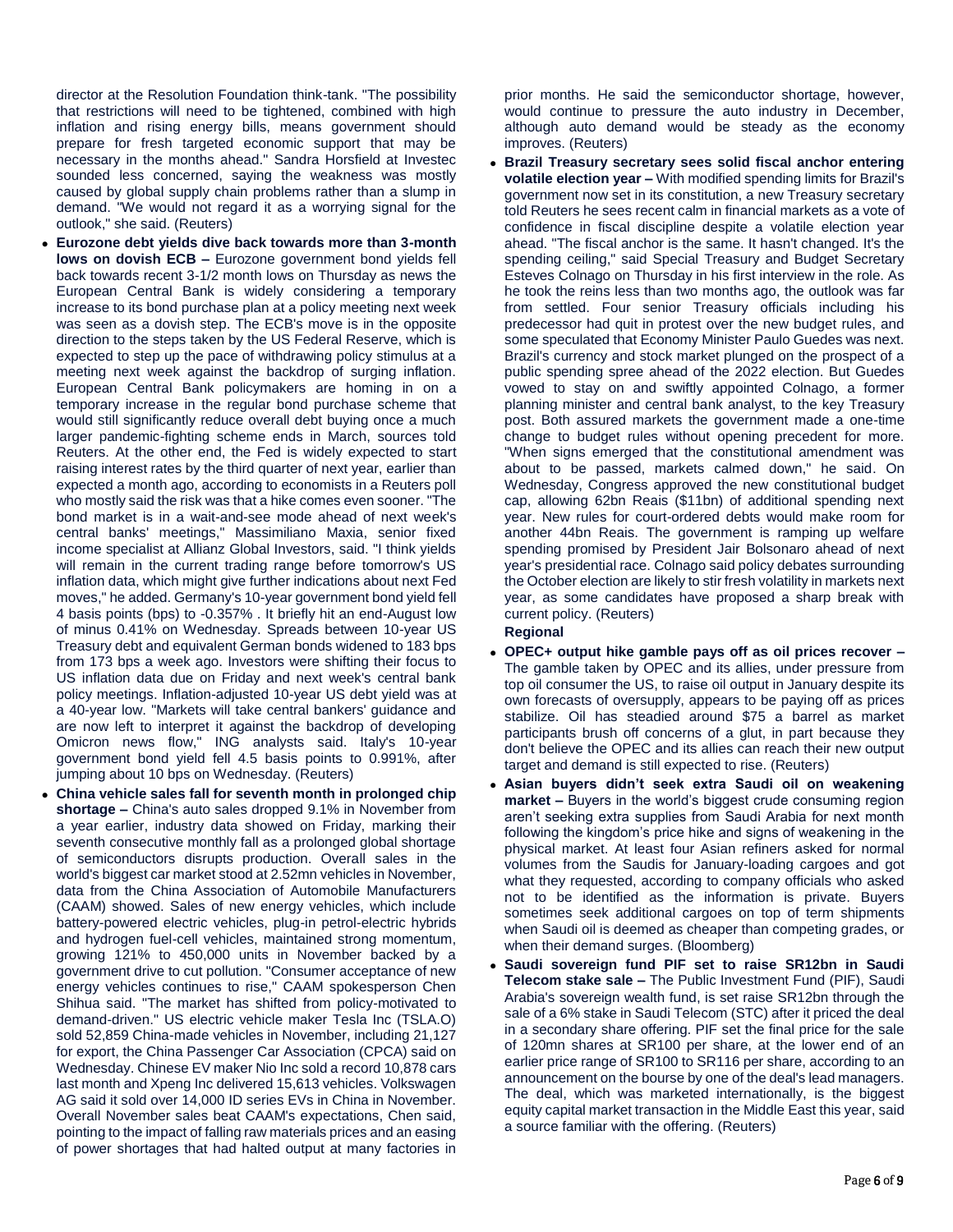- **BNA: Saudi Arabia funds target investments of \$5bn in Bahrain –** Saudi Arabia funds and entities target investments of \$5bn in development projects in Bahrain, Bahrain's state news agency (BNA) reported on Thursday following a meeting between Saudi and Bahraini crown princes in Manama. Saudi Arabia's de facto ruler Crown Prince Mohammed bin Salman arrived in neighboring Bahrain on Thursday, fourth stop on a gulf tour. (Reuters)
- **Delivery Hero's saudi rival Jahez eyes over \$2bn IPO value –** Saudi food delivery firm Jahez, which competes with companies like Delivery Hero's Hungerstation, is targeting a valuation as high as \$2.4bn in an initial public offering that would vault it to the ranks of the biggest startups in the Middle East. Jahez International Company for Information Systems Technology, as the four-yearold firm is formally known, set the price range for the offering later this month at between SR750 and SR850, according to a statement on Thursday. (Bloomberg)
- **Sources: Saudi Aramco to supply full term oil volumes to several Asian buyers –** Saudi Aramco has notified at least two North Asian buyers that it will supply full contractual volumes of crude oil in January, two sources with knowledge of the matter said on Friday. Most buyers were allocated full volumes, one of the sources said. The allocations come after Saudi Arabia raised its official selling prices (OSPs) for all crude grades sold to key market Asia for a second straight month in January, tracking robust gains in Middle East spot market last month. (Reuters)
- **APICORP CEO: Saudi Arabia, UAE, Kuwait to lead global 'mega' petchems projects –** Saudi Arabia, UAE and Kuwait will lead the Middle East with new "mega" petrochemicals projects after a recent slowdown, the CEO of Arab Petroleum Investments Corp, known as APICORP, told S&P Global Platts on Thursday. Most of the mega projects have ended and there is a new cycle now, according to Ahmed Ali Attiga. "Saudi Arabia has huge plans" while "Kuwait is trying to strengthen their petrochem industry downstream," he said on the sidelines of the Gulf Petrochemicals and Chemicals Association meeting in Dubai. (Zawya)
- **Saudi Arabia e-commerce sector expected to surpass SR50bn by 2025 –** Saudi Arabia's e-commerce market value increased by 60% between 2019 and 2020, and is now forecast to exceed SR50bn by 2025, according to a new analysis. Boston Consulting Group's report, prepared jointly with Meta, explains ecommerce's large growth relative to the traditional retail sector. (Zawya)
- **Volume of Saudi-GCC trade exchange reaches \$63.73bn –** The General Authority for Statistics (GASTAT) announced that the volume of trade exchange between Saudi Arabia and other GCC states reached a total of SR239bn. This is during the period between January 2020 and September 2021, according to the latest report of the authority. The total volume of exports between the Kingdom and the five GCC states including the UAE, Oman, Qatar, Bahrain and Qatar during the period amounted to SR140bn while the total imports accounted for SR99bn. (Zawya)
- **Tadawul Group aiming to give 70% of its profits to shareholders –** Saudi Tadawul Group is planning to allocate 70% of its profits as dividends unless it decides to push ahead with expansion plans, according to the firm's CEO. Khaled Al-Hussan said the company, which had a strong debut on the Kingdom's stock market, does not currently have any financial obligations, and is planning to enter the debt market. (Zawya)
- **Oil Allocations: Saudis give full January supply to 4 in Asia –** Saudi Aramco will give full contractual crude oil volumes to at least four buyers in Asia for January, according to refinery officials who asked not to be identified. (Bloomberg)
- **UAE's EGA inks 3-yr Guinea bauxite supply deal with China's Bosai –** Emirates Global Aluminum (EGA) said on Thursday it has signed a three-year deal to supply China's Bosai Group with "several million tons" annually of bauxite from Guinea. Bauxite, the main aluminum ore, is refined into alumina, which is then used to make aluminum metal. China is the world's biggest aluminum producer and Guinea is its top bauxite supplier. UAE-based EGA, which mines bauxite in West Africa through its Guinea Alumina Corp subsidiary, said in a statement the first shipment to Bosai under the deal was expected to be made in January 2022. (Reuters)
- **UAE announces listing of Empower on Dubai financial market –** Dubai's deputy ruler and finance minister Sheikh Maktoum Bin Mohammed announced the listing of Emirates Central Cooling Systems Corporation (Empower) on Dubai Financial Market, the emirate's media office reported on Saturday. (Reuters)
- **Dubai e-commerce aggregator raises \$42mn –** Dubai-based e-commerce aggregator Opontia has raised \$42mn in a new funding round and is looking to expand its market share over the coming months. The Series A funding attracted a mix of regional and global investors, including MENA's largest venture capital fund STV, which led the equity investment, as well as New Yorkbased fund Upper 90 and Dubai-based venture capital fund VentureSouq. Founded only nine months ago, Opontia acquires and grows e-commerce brands across Central and Eastern Europe, the Middle East and Africa. It has a team of e-commerce experts with experience in brand building and scaling, product design and launch, logistics and SME financing. (Zawya)
- **UAE's ADNOC Drilling wins \$3.8bn drilling contract –** ADNOC Drilling Co. said on Thursday it has signed a five-year contract worth \$3.8bn with ADNOC Onshore to provide drilling services. ADNOC Drilling, which is a subsidiary of Abu Dhabi's state oil company ADNOC, is listed on the Abu Dhabi Stock Exchange (ADX) after it went public in October. It is the largest national drilling company in the Middle East by rig fleet size and made a profit of \$178.4mn in the three months ending September 30, 2021. (Zawya)
- **ADIO, Mubadala, Roborace team up on autonomous motor racing –** Abu Dhabi Investment Office, Mubadala Investment and Roborace in MoU to work on various initiatives including the potential operation of Roborace's autonomous racing championship out of Abu Dhabi. Pact includes on-ground physical testing capabilities in a regional HQ and AI Technical & Testing Center in Abu Dhabi. (Bloomberg)
- **Kuwait telecom Zain receives \$1.3bn offer for Sudan business –** Kuwait-headquartered Zain said on Thursday it had received a non-binding \$1.3bn offer for the telecom group's Sudanese business from a subsidiary of Sudan's DAL Group. Zain's board has agreed to complete due diligence on the offer from DAL Group's Invictus Holding Ltd for Zain Sudan and Kuwait Sudanese Holdings, it said in a bourse filing. DAL, one of Sudan's largest conglomerates with companies in the food, agriculture, automotive and mining industries, is seeking to broaden its portfolio with the acquisition of one of the country's top 3 telecom providers, group director Amir Daoud Abdel Latif told Reuters. (Reuters)
- **Statement: Kuwait and Saudi to increase production in al-Khafji and Wafra oilfields –** Kuwait and Saudi Arabia said that work is continuing to increase production in al-Khafji and Wafra joint operations, Kuwait State Agency (KUNA) reported on Friday citing a joint statement. The two Gulf countries also agreed to coordinate implementing the memorandum of understanding (MoU) on the neutral zone and the adjacent submerged zone, the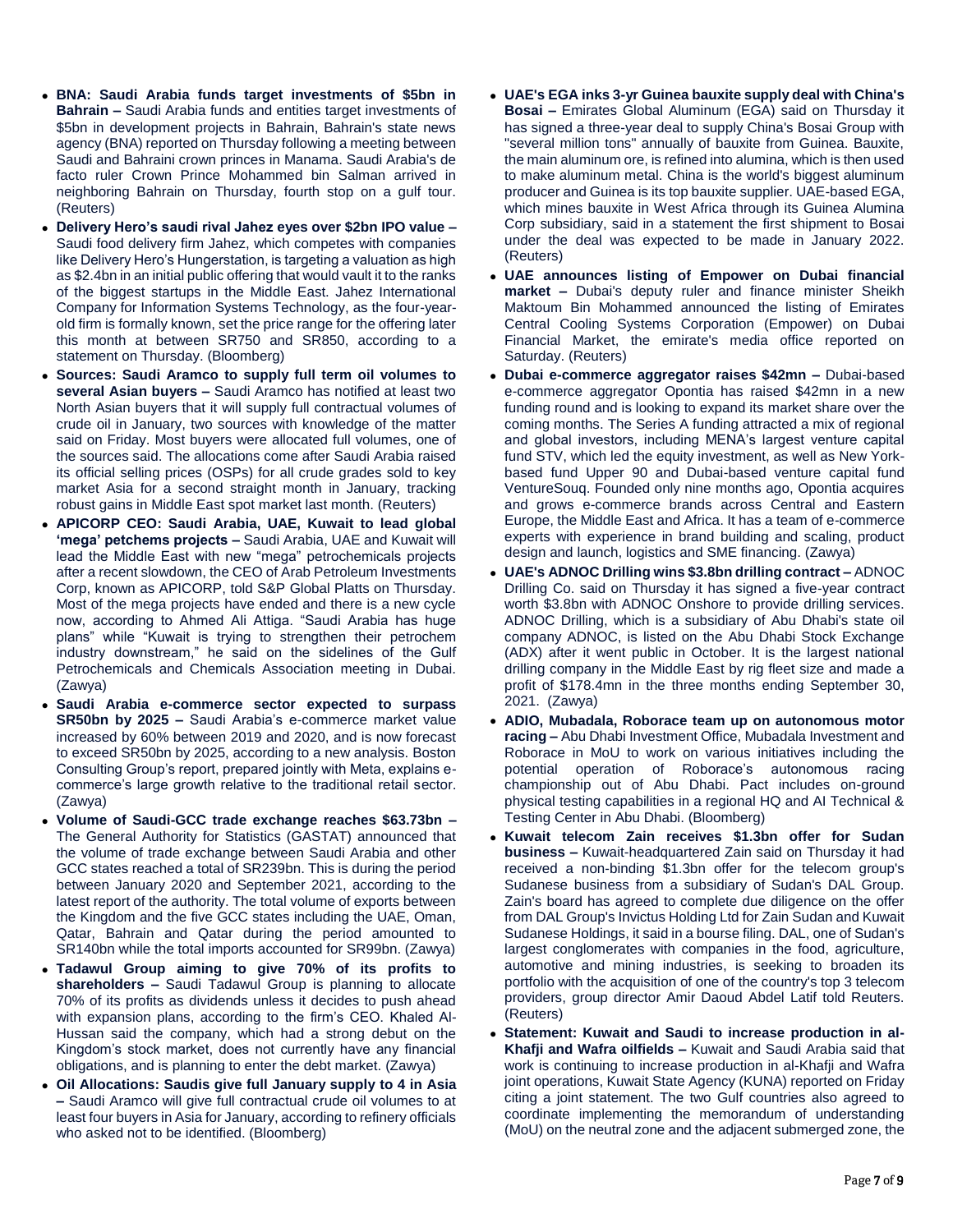statement added at the end of a visit by Saudi Crown Prince Mohammed Bin Salman to Kuwait. (Reuters)

- **Kuwait's \$33bn holding firm appoints Sheikha Dana as CEO –** Kuwait Projects Co., the holding company with assets of about \$33bn, appointed Sheikha Dana Nasser Sabah Al Ahmad as its chief executive officer, in another senior appointment for a woman in the Gulf. Sheikha Dana was previously the CEO of Al Futtooh Holding Co. and on Kuwait Projects' board since 2020, according to a statement. She holds board positions in Gulf Insurance Group, OSN and Kamco Invest and her Her appointment is effective January 1. (Bloomberg)
- **Kuwait sets export crude price at +\$2.80/bbl to Asia for January –** Kuwait Petroleum Corp. set the official selling price of Kuwait Export Crude at \$2.80/bbl premium to Oman-Dubai average, according to a price list seen by Bloomberg. (Bloomberg)